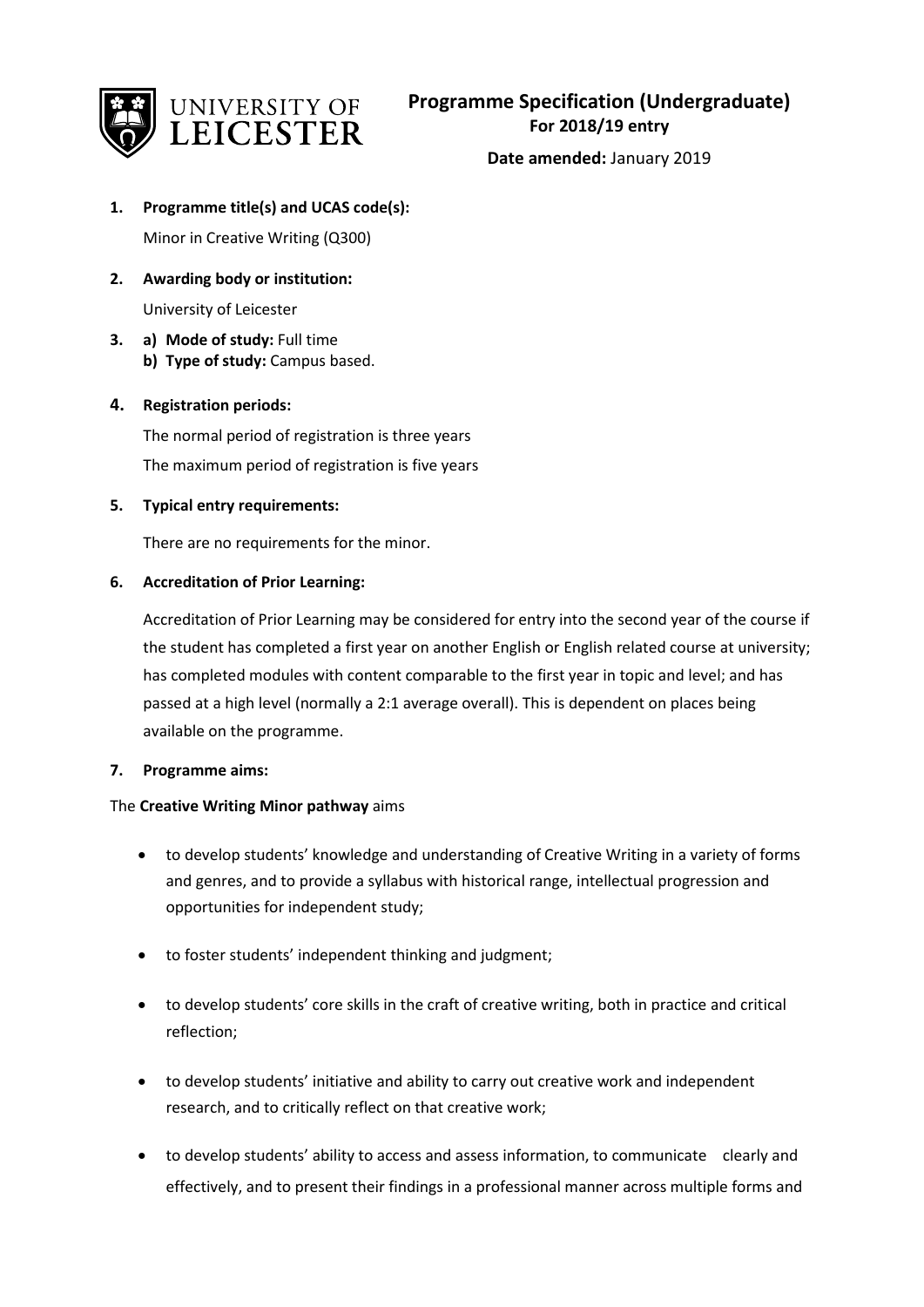genres;

- to deliver learning opportunities through lectures, seminars, workshops, small group work and guided study, as well as a range of guest speaker events and field research;
- to enable students to demonstrate their abilities in creative, critical and reflective writing, oral presentations and group projects.

## **8. Reference points used to inform the programme specification:**

- The Framework for Higher Education Qualifications in England, Wales and Northern Ireland (FHEQ)
- National Association of Writers in Education Benchmark Statement: <http://www.nawe.co.uk/writing-in-education/writing-at-university/research.html>
- Benchmark statement for English: http://www.qaa.ac.uk/en/Publications/Documents/SBS-English-15.pdf
- University of Leicester Learning Strategy: http://www2.le.ac.uk/offices/sas2/quality/learnteach
- University of Leicester Employability Strategy
- University of Leicester Periodic Review (1996, 2004, 2012)
- First Destination Survey
- Graduate Survey
- Staff-student Consultative Committee student survey
- External Examiners' Reports
- Leicester Learning Institute Guidance on Accessible Curriculum Design
- Annual Development Review

## **9. Programme Outcomes:**

| <b>Intended Learning Outcomes</b>                                                                                                                         | <b>Teaching and Learning</b><br><b>Methods</b>                                                                                                                                   | How Demonstrated?                                                                                                                                                                                                                                                                                                             |
|-----------------------------------------------------------------------------------------------------------------------------------------------------------|----------------------------------------------------------------------------------------------------------------------------------------------------------------------------------|-------------------------------------------------------------------------------------------------------------------------------------------------------------------------------------------------------------------------------------------------------------------------------------------------------------------------------|
| Demonstrate advanced craft<br>skills in Creative Writing's<br>major forms and genres,<br>including fiction, creative<br>non-fiction, poetry and<br>drama. | Writing workshops, film<br>screenings, lectures, seminars,<br>readings, autonomous learning<br>groups, independent research,<br>guest author and industry<br>professional talks. | Formative and summative<br>assessment. These include<br>creative work across forms and<br>genres, critical reflective<br>commentaries, reviews, journals,<br>field assignments, oral<br>presentations, performances,<br>autonomous learning group<br>reports, group projects, peer<br>review sessions, seminar<br>discussion. |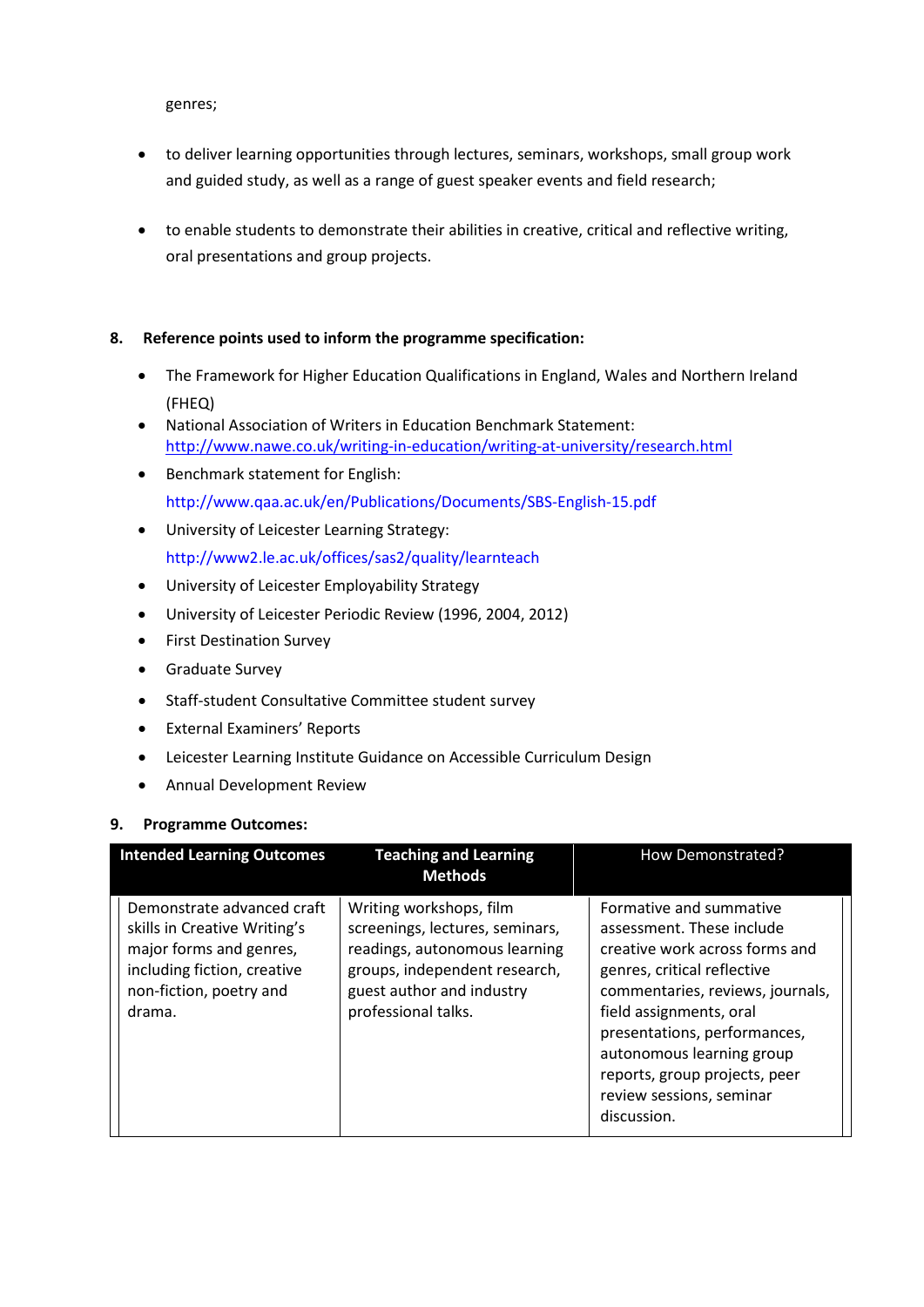| <b>Intended Learning Outcomes</b>                                                                                                                                                                                                                                                     | <b>Teaching and Learning</b><br><b>Methods</b>                                                                                                                                   | How Demonstrated?                                                                                                                                                                                                                                               |  |
|---------------------------------------------------------------------------------------------------------------------------------------------------------------------------------------------------------------------------------------------------------------------------------------|----------------------------------------------------------------------------------------------------------------------------------------------------------------------------------|-----------------------------------------------------------------------------------------------------------------------------------------------------------------------------------------------------------------------------------------------------------------|--|
| (a) Discipline specific knowledge and competencies                                                                                                                                                                                                                                    |                                                                                                                                                                                  |                                                                                                                                                                                                                                                                 |  |
|                                                                                                                                                                                                                                                                                       | (i) Mastery of an appropriate body of knowledge                                                                                                                                  |                                                                                                                                                                                                                                                                 |  |
| Demonstrate, develop, and<br>reflect on the core craft<br>elements of writing fiction,<br>poetry, drama, and creative<br>non-fiction.                                                                                                                                                 | Writing workshops, film<br>screenings, lectures, seminars,<br>readings, autonomous learning<br>groups, independent research,<br>guest author and industry<br>professional talks. | Creative work across forms and<br>genres, critical reflective<br>commentaries, reviews, journals,<br>field assignments, oral presentations,<br>performances, autonomous learning<br>group reports, group projects, peer<br>review sessions, seminar discussion. |  |
|                                                                                                                                                                                                                                                                                       | (ii) Understanding and application of key concepts and techniques                                                                                                                |                                                                                                                                                                                                                                                                 |  |
| Demonstrate and apply craft<br>and established creative<br>writing research skills in<br>practice and critical reflection<br>across different forms and<br>genres.<br>Comment on, edit and review<br>own and others' creative<br>work                                                 | Writing workshops, film<br>screenings, lectures, seminars,<br>readings, autonomous learning<br>groups, independent research,<br>guest author and industry<br>professional talks. | Creative work across forms and<br>genres, critical reflective<br>commentaries, reviews, journals,<br>field assignments, oral presentations,<br>performances, autonomous learning<br>group reports, group projects, peer<br>review sessions, seminar discussion. |  |
|                                                                                                                                                                                                                                                                                       |                                                                                                                                                                                  |                                                                                                                                                                                                                                                                 |  |
|                                                                                                                                                                                                                                                                                       | (iii) Critical analysis of key issues                                                                                                                                            |                                                                                                                                                                                                                                                                 |  |
| <b>Evaluate and select</b><br>appropriate craft elements<br>for the effective realisation of<br>creative ideas.<br>Use and reflect on a range of<br>critical methods.<br>Demonstrate understanding<br>of the<br>historical/cultural/social<br>context of Creative Writing<br>Studies. | Writing workshops, lectures,<br>seminars, autonomous learning<br>groups, independent research,<br>guest author and industry<br>professional talks.                               | Creative work across forms and<br>genres, critical reflective<br>commentaries, reviews, journals,<br>oral presentations, performances,<br>autonomous learning group reports,<br>group projects, peer review sessions,<br>seminar discussion.                    |  |
|                                                                                                                                                                                                                                                                                       | (iv) Clear and concise presentation of material                                                                                                                                  |                                                                                                                                                                                                                                                                 |  |
| Present and/or perform<br>creative work in different<br>forms and genres clearly and<br>cogently.                                                                                                                                                                                     | Writing workshops, lectures,<br>seminars, readings,<br>autonomous learning groups,<br>independent research, guest<br>author and industry<br>professional talks.                  | Creative work across forms and<br>genres, critical reflective<br>commentaries, reviews, oral<br>presentations, performances,<br>autonomous learning group reports,<br>group projects, peer review sessions,<br>seminar discussion.                              |  |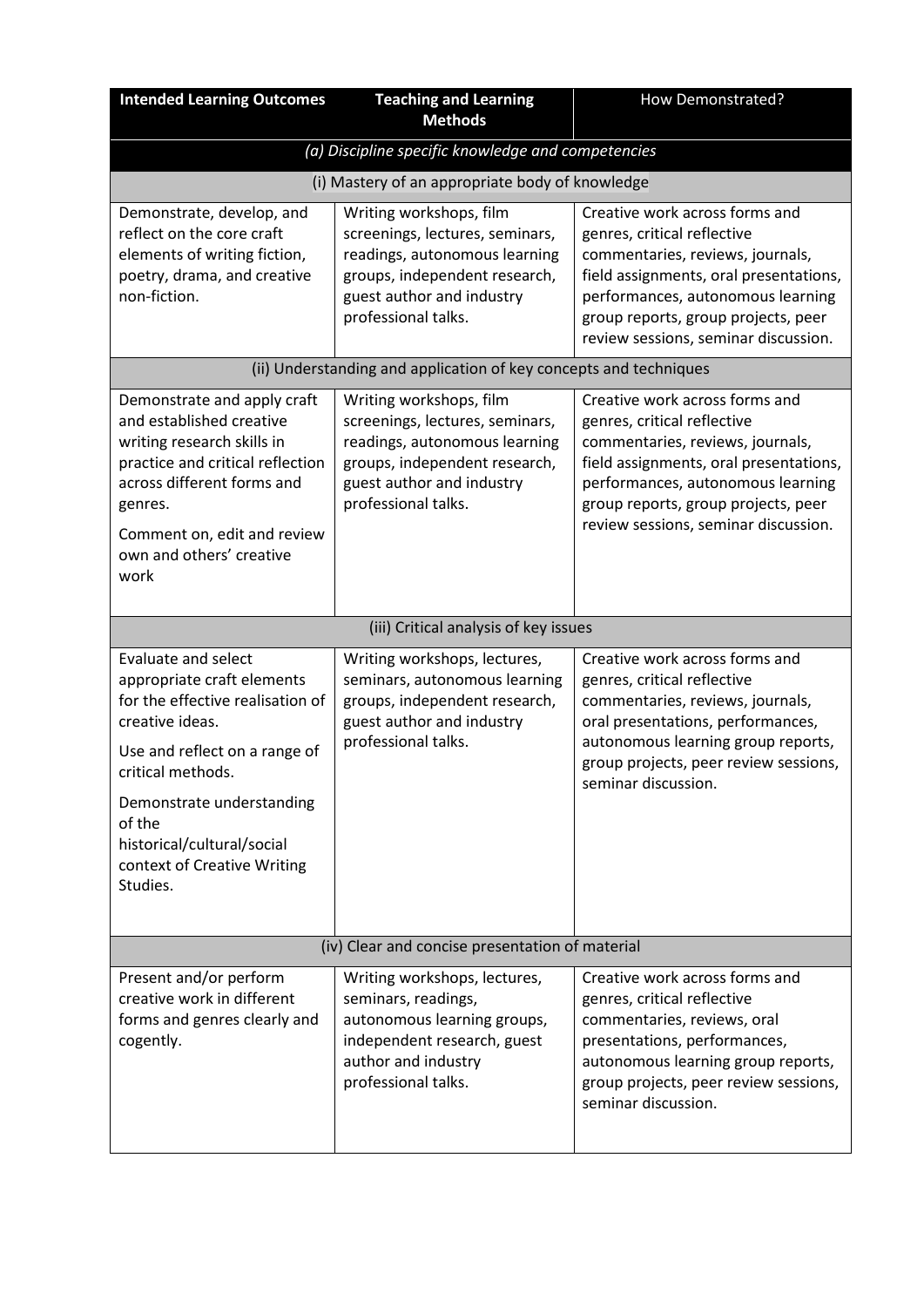| <b>Intended Learning Outcomes</b>                                                                                                                            | <b>Teaching and Learning</b><br><b>Methods</b>                                                                                                                                                                                        | How Demonstrated?                                                                                                                                                                                                              |  |
|--------------------------------------------------------------------------------------------------------------------------------------------------------------|---------------------------------------------------------------------------------------------------------------------------------------------------------------------------------------------------------------------------------------|--------------------------------------------------------------------------------------------------------------------------------------------------------------------------------------------------------------------------------|--|
|                                                                                                                                                              | (v) Critical appraisal of evidence with appropriate insight                                                                                                                                                                           |                                                                                                                                                                                                                                |  |
| Develop creative writing<br>through research, practice,<br>and reflecting on own and<br>other's work.                                                        | Writing workshops, seminars,<br>autonomous learning groups,<br>independent research.                                                                                                                                                  | Creative work across forms and<br>genres, critical reflective<br>commentaries, reviews, journals,<br>oral presentations, autonomous<br>learning group reports, group<br>projects, peer review sessions,<br>seminar discussion. |  |
|                                                                                                                                                              | (vi) Other discipline specific competencies                                                                                                                                                                                           |                                                                                                                                                                                                                                |  |
| Demonstrate an<br>understanding of the wider<br>professional writing<br>industries, including film,<br>publishing, editing,<br>performance, literary events. | Writing workshops, film<br>screenings, lectures, seminars,<br>readings, autonomous learning<br>groups, independent research,<br>guest author and industry<br>professional talks.<br>(b) Transferable skills<br>(i) Oral communication | Critical reflective commentaries,<br>reviews, field assignments, oral<br>presentations, performances,<br>autonomous learning group reports,<br>group projects, seminar discussion.                                             |  |
| Develop confidence in                                                                                                                                        | Workshops, presentations,                                                                                                                                                                                                             | Oral presentations, performances.                                                                                                                                                                                              |  |
| performing work.                                                                                                                                             | performance, autonomous<br>learning groups.                                                                                                                                                                                           |                                                                                                                                                                                                                                |  |
|                                                                                                                                                              | (ii) Written communication                                                                                                                                                                                                            |                                                                                                                                                                                                                                |  |
| Effectively communicate<br>ideas across multiple forms<br>and genres.                                                                                        | Writing workshops, film<br>screenings, lectures, seminars,<br>readings, autonomous learning<br>groups, independent research,<br>guest author and industry<br>professional talks.                                                      | Creative work across forms and<br>genres, critical reflective<br>commentaries, reviews, journals,<br>field assignments, autonomous<br>learning group reports, group<br>projects, peer review sessions,<br>seminar discussion.  |  |
|                                                                                                                                                              | (iii) Information technology                                                                                                                                                                                                          |                                                                                                                                                                                                                                |  |
| Use word processing,<br>internet and email<br>effectively.<br>Interact individually and<br>collaboratively with virtual<br>learning environments.            | Lectures, autonomous<br>learning groups,<br>independent research,<br>industry professional talks.                                                                                                                                     | Presentation of creative work across<br>forms and genres, critical reflective<br>commentaries, reviews, autonomous<br>learning group reports, group<br>projects.                                                               |  |
| (iv) Numeracy                                                                                                                                                |                                                                                                                                                                                                                                       |                                                                                                                                                                                                                                |  |
| n/a                                                                                                                                                          |                                                                                                                                                                                                                                       |                                                                                                                                                                                                                                |  |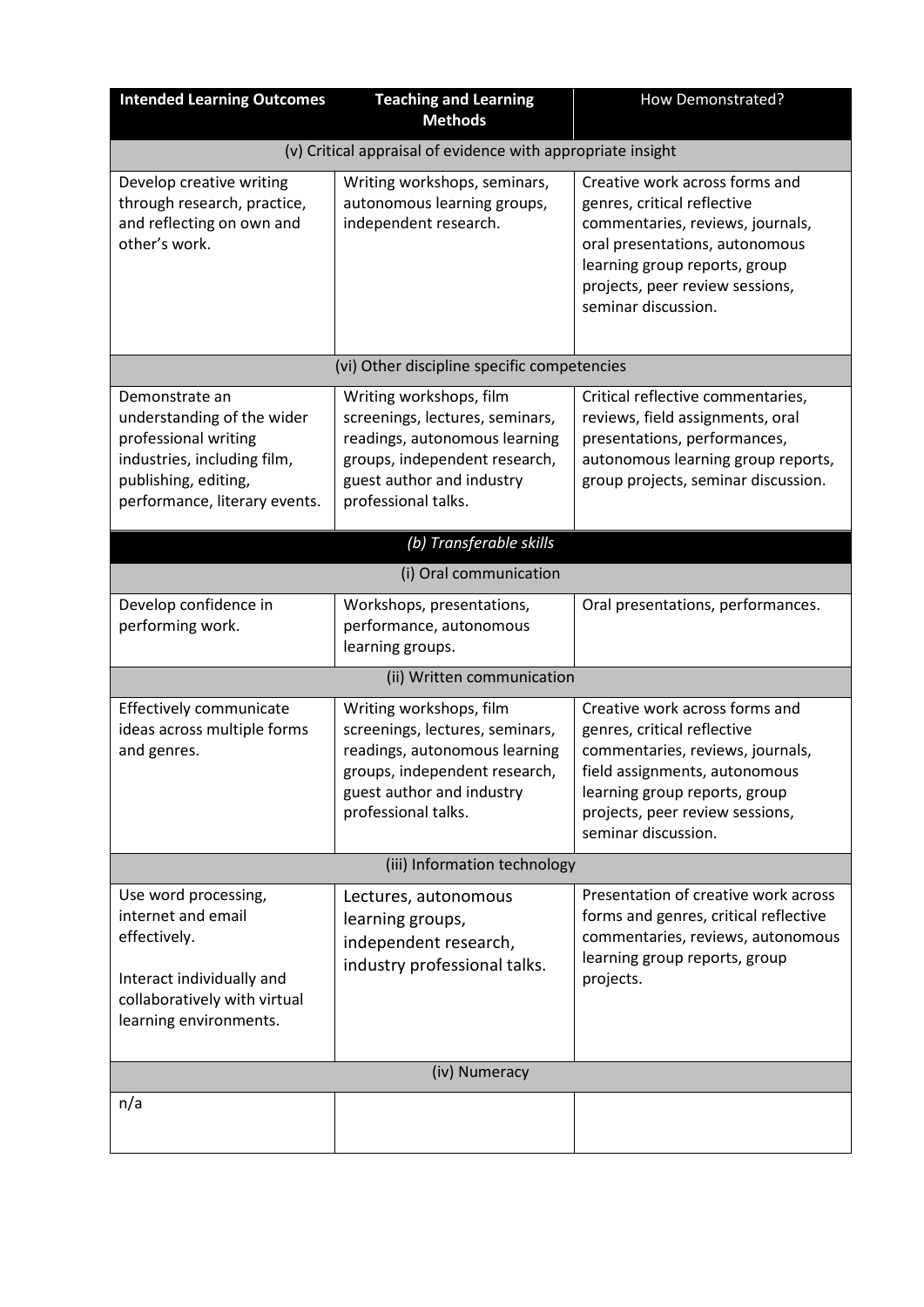| <b>Intended Learning Outcomes</b>                                                                                                                                                                                                                                                                                  | <b>Teaching and Learning</b><br><b>Methods</b>                                                                                                                                   | How Demonstrated?                                                                                                                                                                                                                                               |  |
|--------------------------------------------------------------------------------------------------------------------------------------------------------------------------------------------------------------------------------------------------------------------------------------------------------------------|----------------------------------------------------------------------------------------------------------------------------------------------------------------------------------|-----------------------------------------------------------------------------------------------------------------------------------------------------------------------------------------------------------------------------------------------------------------|--|
| (v) Team working                                                                                                                                                                                                                                                                                                   |                                                                                                                                                                                  |                                                                                                                                                                                                                                                                 |  |
| Solve problems<br>collaboratively.<br>Reflect on the value and<br>challenges of group working.<br>Offer constructive feedback<br>in a group environment.                                                                                                                                                           | Writing workshops, seminars,<br>autonomous learning groups.                                                                                                                      | Field assignments, autonomous<br>learning group reports, group<br>projects, peer review sessions,<br>seminar discussion.                                                                                                                                        |  |
|                                                                                                                                                                                                                                                                                                                    | (vi) Problem solving                                                                                                                                                             |                                                                                                                                                                                                                                                                 |  |
| Solve creative, research, and<br>editorial problems.                                                                                                                                                                                                                                                               | Writing workshops, lectures,<br>seminars, autonomous learning<br>groups, independent research,<br>guest author and industry<br>professional talks.                               | Critical reflective commentaries,<br>journals, autonomous learning group<br>reports, group projects, peer review<br>sessions, seminar discussion.                                                                                                               |  |
| (vii) Information handling                                                                                                                                                                                                                                                                                         |                                                                                                                                                                                  |                                                                                                                                                                                                                                                                 |  |
| Identify, retrieve and<br>manipulate textual and<br>critical information.<br>Assess the significance of this<br>information in the<br>construction of arguments<br>and creative work.                                                                                                                              | Lectures, seminars,<br>autonomous learning groups,<br>independent research.                                                                                                      | Critical reflective commentaries,<br>reviews, journals, autonomous<br>learning group reports, group<br>projects, peer review sessions,<br>seminar discussion.                                                                                                   |  |
|                                                                                                                                                                                                                                                                                                                    | (viii) Skills for lifelong learning                                                                                                                                              |                                                                                                                                                                                                                                                                 |  |
| Demonstrate intellectual and<br>creative independence.<br>Critically evaluate writing<br>across all forms and genres.<br>To write well across all forms<br>and genres.<br>Manage the time and<br>resources available to you.<br>Demonstrate a broad<br>comprehension of the<br>professional writing<br>industries. | Writing workshops, film<br>screenings, lectures, seminars,<br>readings, autonomous learning<br>groups, independent research,<br>guest author and industry<br>professional talks. | Creative work across forms and<br>genres, critical reflective<br>commentaries, reviews, journals,<br>field assignments, oral presentations,<br>performances, autonomous learning<br>group reports, group projects, peer<br>review sessions, seminar discussion. |  |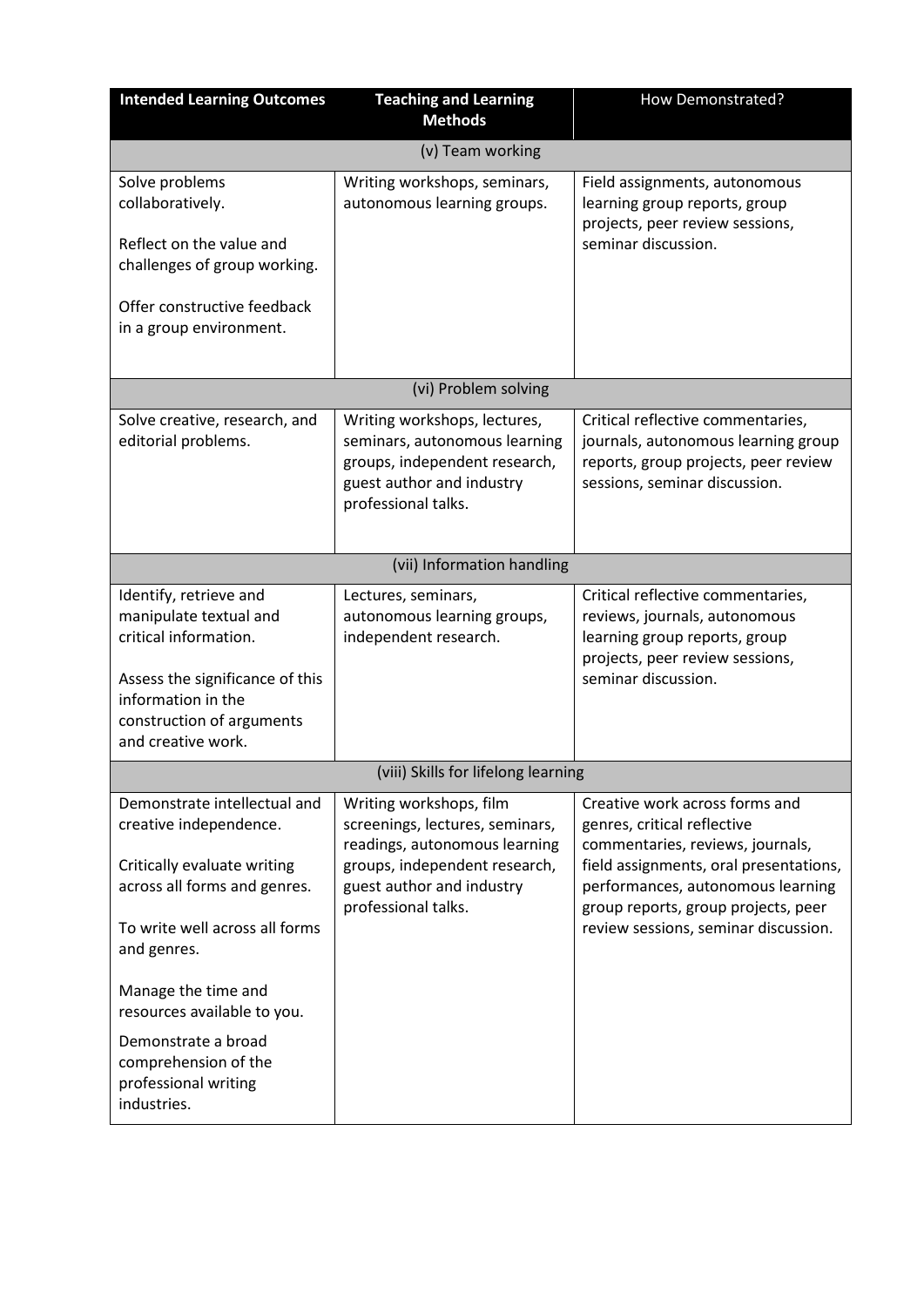#### **10. Progression points:**

#### **Creative Writing Minor:**

In accordance with [Senate Regulation 5: Regulations governing undergraduate programmes of study,](https://www2.le.ac.uk/offices/sas2/regulations/documents/senatereg5-undergraduates) in cases where a student has failed to meet a requirement to progress he or she will be required to withdraw from the course.

In order to proceed to the second year of the course, a student must obtain 30 credit-units for two modules of Creative Writing. Subject to the achievement of an overall average of 40%, modules may be passed at a level sufficient for the award of credit (marks between 35% to 39%). This means that students with a credit-weighted average of less than 40% overall will be deemed to have failed all modules in which a mark of less than 40% has been obtained; students with a credit-weighted average of 40% or more overall will be deemed to have failed all modules in which a mark of less than 35% has been obtained.

In order to proceed to the third year of the course a student must obtain 30 credit-units for Creative Writing modules. The requirements for obtaining the credit-units for each of the two modules taken in Creative Writing are the same as in the first year.

In cases where a student has failed to meet a requirement to progress he or she may be required to withdraw from the course.

Students must take Year 1 of the Minor in Creative Writing before progression into Year 2.

#### **11. Scheme of Assessment**

Students study a range of key creative writing forms, from fiction to creative non-fiction, poetry to dramatic writing. They learn to perform their work in public and also write literary reviews, learning professional skills which will build confidence for life after graduation. They come to understand the wider professional writing industries, including film, publishing, editing, performance, and literary events management. Teaching and assessment is offered across an unusually broad range of methods. Teaching include lectures and guest author and industry professional talks, oral performance workshops, writing workshops, seminars, autonomous learning group projects, field assignments, and film screenings and discussion. Through these, students are introduced to the core craft elements of writing across the main four forms within Creative Writing: prose fiction, poetry, drama and creative non-fiction (which includes feature journalism, memoir and travel writing). Students are taught to find inspiration and improve their writing through research - in libraries and the wider world - and practice, and reflecting on their own and other's work. They will learn how to write popular literary reviews for magazines and newspapers, and how to keep an effective writing journal. In the first semester of the final year, students can choose between formal and genre specialisations, including advanced prose fiction, poetry, writing for performance and writing comedy. In the final semester they choose between modules that develop their creative skills when applied to the workplace, either as a professional writer, through working with writers in the community, or in the publishing, screen and other writing-related industries.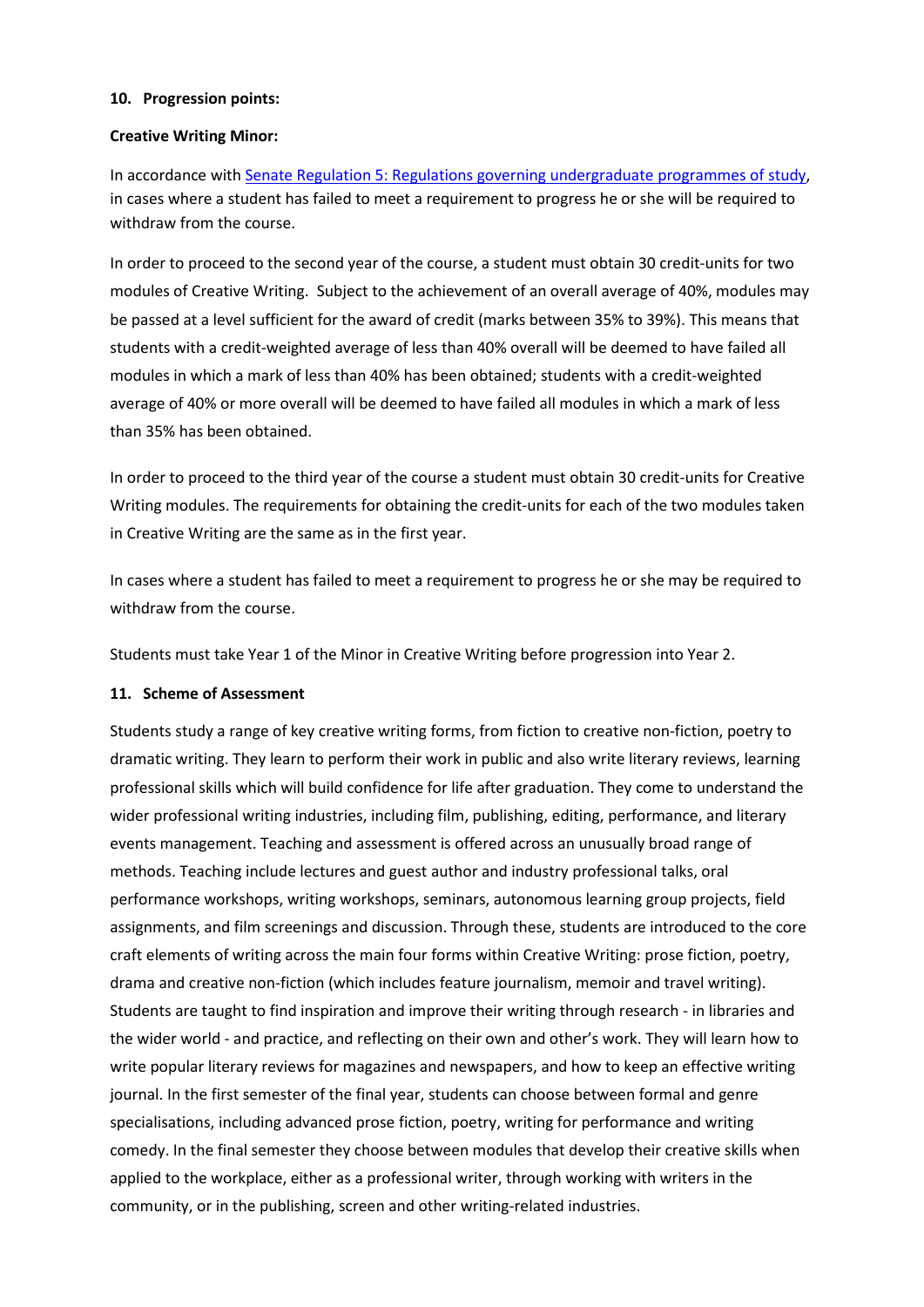Creative Writing Minor students will be introduced to a range of assessment techniques including critical reflective commentaries, essay- writing, close reading exercises, autonomous learning group reports, journal keeping, portfolios and group projects.

This breadth of teaching methods and critical, creative and career-oriented subjects equips students for many different career paths (not least the increasingly frequent 'portfolio career'), offering skills in writing and other communication across many different forms and in different environments. It offers them knowledge of the professional writing industries and confidence in performing their work - creative and critical - to a general public and to particular audiences. It combines broad research and analytical training with the group work of peer review workshops and ALGs, performance, literary critical and more diverse popular writing.

## **12. Special features:**

Field research, guest author and industry professional talks, training in performance, connection to the Centre for New Writing events.

## **13. Indications of programme quality**

The Creative Writing Minor has been developed within the School of English and is being taught by members of that School, and therefore our indications of programme quality relate to the School of English as a whole English at Leicester is currently 28th in The Complete University Guide. We have consistently excellent results in the National Student Survey with ratings of 90% or over since the survey began in 2005, and 91% recently. Positive reports of the quality and efficiency of examinations and assessment procedures from External Examiners note, for example, that the School 'has an impressive range of forms of assessment across all three years', 'has good students who are being taught well across the board', and is 'delivering impressive feedback' and marking. In the last Periodic Developmental Review, the panel's report on the School was extremely positive: 'Throughout discussions with both staff and students the Panel noted a very collegial and studentcentred approach to all the School's activities. The Panel particularly noted a culture of embedding the assurance of quality and standards into all areas of the School. The enhancement of the student experience was also actively encouraged and fostered. The Panel was impressed with the knowledge of the Chairs of the School's committees and their engagement with managing and enhancing the learning opportunities of students across the provision. The Panel also praised the leadership of the [then] Head of School who actively and knowledgeably oversaw the School's activity. The Panel had confidence in the management of quality assurance and quality enhancement processes in place within the School to assure the quality of the learning opportunities available to students and to comply with both the QAA Codes of Practice and the University Codes of Practice.'

## **14. External Examiner(s) reports**

The details of the External Examiner(s) for this programme and the most recent External Examiners' reports for this programme can be found [here.](https://exampapers.le.ac.uk/xmlui/)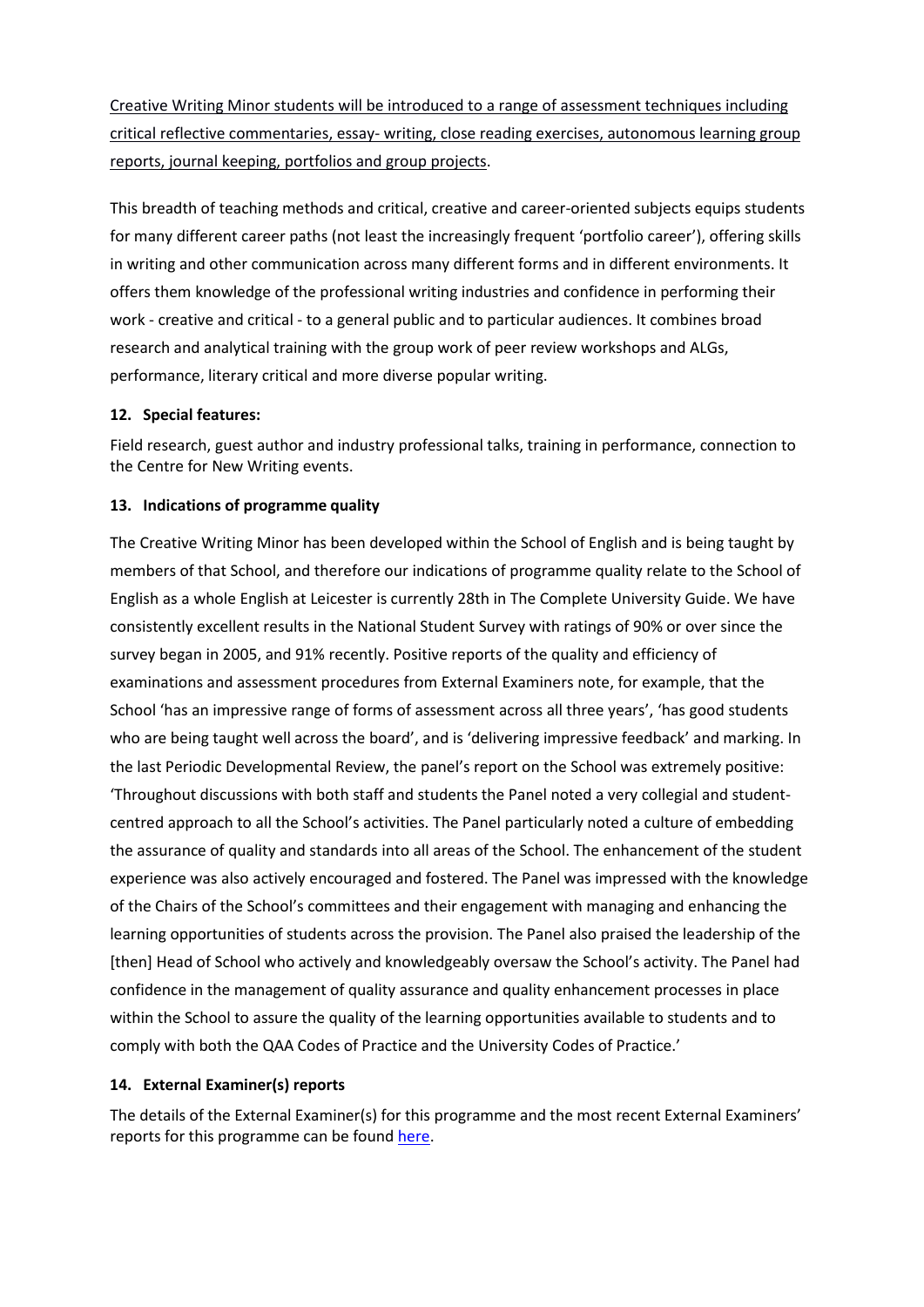# **Appendix 1: Programme structure (programme regulations) CREATIVE WRITING MINOR (2018/19)**

## **FIRST YEAR MODULES:**

| <b>SEMESTER 1</b> |                                       |    |
|-------------------|---------------------------------------|----|
| EN1025            | An Introduction to Writing Creatively | 15 |
|                   |                                       |    |
| <b>SEMESTER 2</b> |                                       |    |
| EN1035            | An Introduction to Writing Creatively | 15 |

#### **SECOND YEAR MODULES:**

| <b>SEMESTER 1</b> |                                         |  |
|-------------------|-----------------------------------------|--|
| EN2070            | <b>Using Stories</b>                    |  |
| <b>SEMESTER 2</b> |                                         |  |
| EN2080            | <b>Advanced Creative Writing Skills</b> |  |

#### **THIRD YEAR MODULES:**

**Students will choose two of the following (options will vary each year depending on staff leave patterns):**

| <b>SEMESTER 1</b> |                                  |    |
|-------------------|----------------------------------|----|
| EN3174            | <b>Writing Prose Fiction</b>     | 15 |
| EN3119            | <b>Writing Voices</b>            | 15 |
| EN3071            | The Forms of Modern Poetry       | 15 |
| <b>SEMESTER 2</b> |                                  |    |
| EN3204            | <b>Writing for Laughs</b>        | 15 |
| EN3175            | <b>Understanding Screenplays</b> | 15 |
| EN3195            | Writing on the Threshold         | 15 |